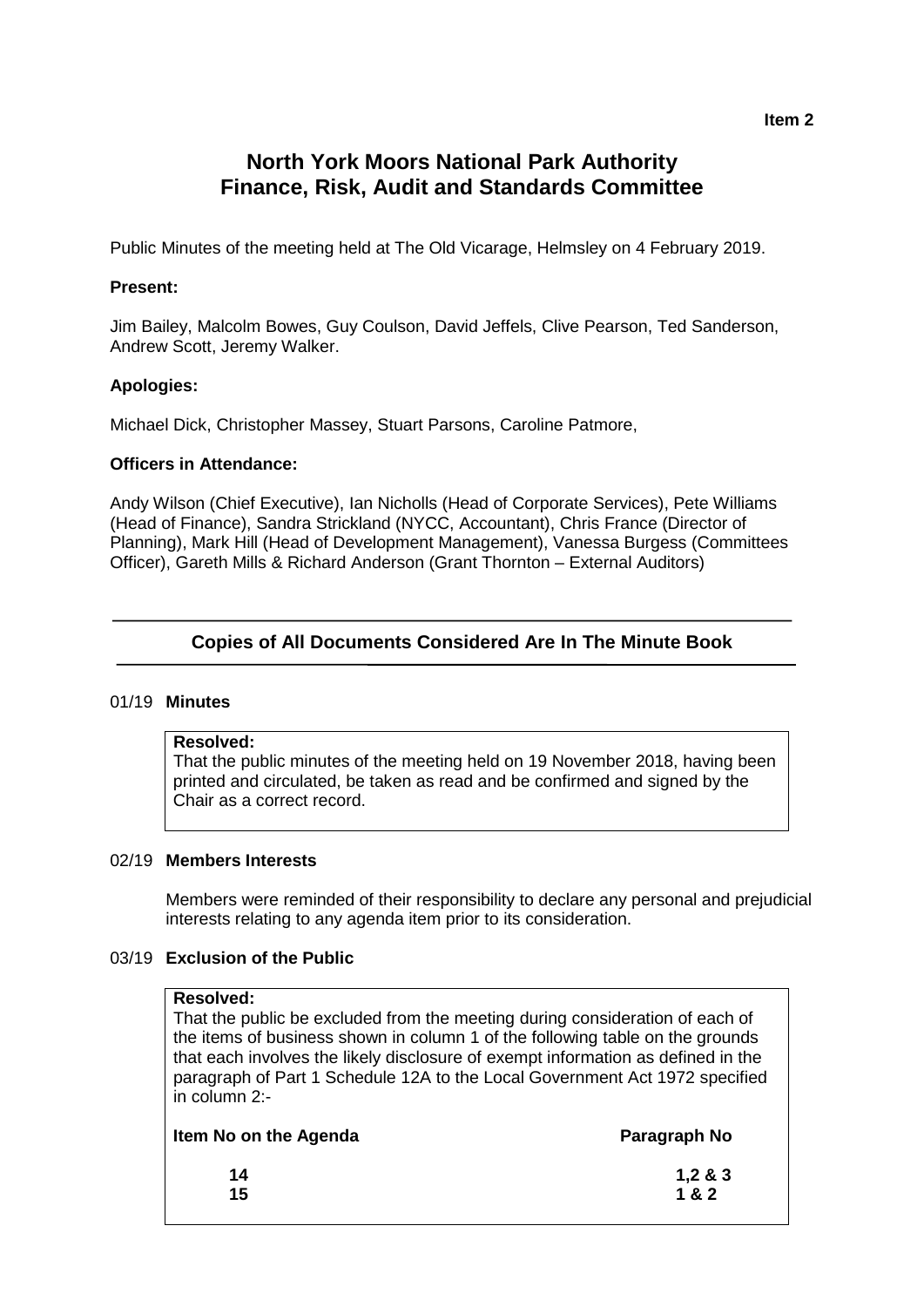# 04/19 **Corporate Risk Register Update**

#### Considered:

The report of the Head of Corporate Services

Ian Nicholls updated members on the main changes to the Corporate Risk Register (CRR):

- Proposal that the risks in relation to Profile of the Park and Young People should be removed from the register as work had progressed strongly in those two areas.
- Fraud and corruption, risk withdrawn as a separate item as well covered and supported by a recently approved policy. Reference to Fraud and corruption included within the Financial Strategy Risk.
- Category 1 and 2 risks remain the same as 2018/19 Capacity and Skills, Wildlife Corridors and Minerals Development Pressure on the Park

Andy Wilson commented that the overall awareness of risk should influence all that the Authority does. The Senior Leadership Team having met with NYCC, consider that the Authority now have the balance right and that the CRR process was now adding value.

Members commented on the following:

- Need for dialogue regarding the bigger picture possible risks for the Authority, for example the lack of capability to protect wildlife.
- Capacity and Skills still at category 1, but hopefully an improving picture with recent staff changes
- What should the Authority be looking at in Strategic aims
- Managing risk associated with higher category items which remain high
- What was the External Auditors view on the Authority's risks

Regarding risks to the Authority and the NYMNP, Andy Wilson informed members that a SWOT analysis was carried out as part of the Business Plan and wildlife was included under weaknesses and threats. Departmental restructuring was helping ease the Capacity risk, although the Authority chose not to lower or remove categories quickly from the CRR.

Gareth Mills from External Auditors, Grant Thornton informed members that the Auditors considered the CRR to be a helpful as aliving document giving rise to robust discussion. The External Auditors were mindful of the CRR when producing their own External Audit Plan.

**Action:** Jo Swiers to include, as part of the March NPA Business Plan report, some assessment of the wider external risks facing the Authority.

**Resolved:** Members noted the contents of the report, discussed the proposed Register and commented as above prior to submission to the Authority in March.

#### 05/19 **2018/19 Finance Update**

Considered:

The report of the Head of Finance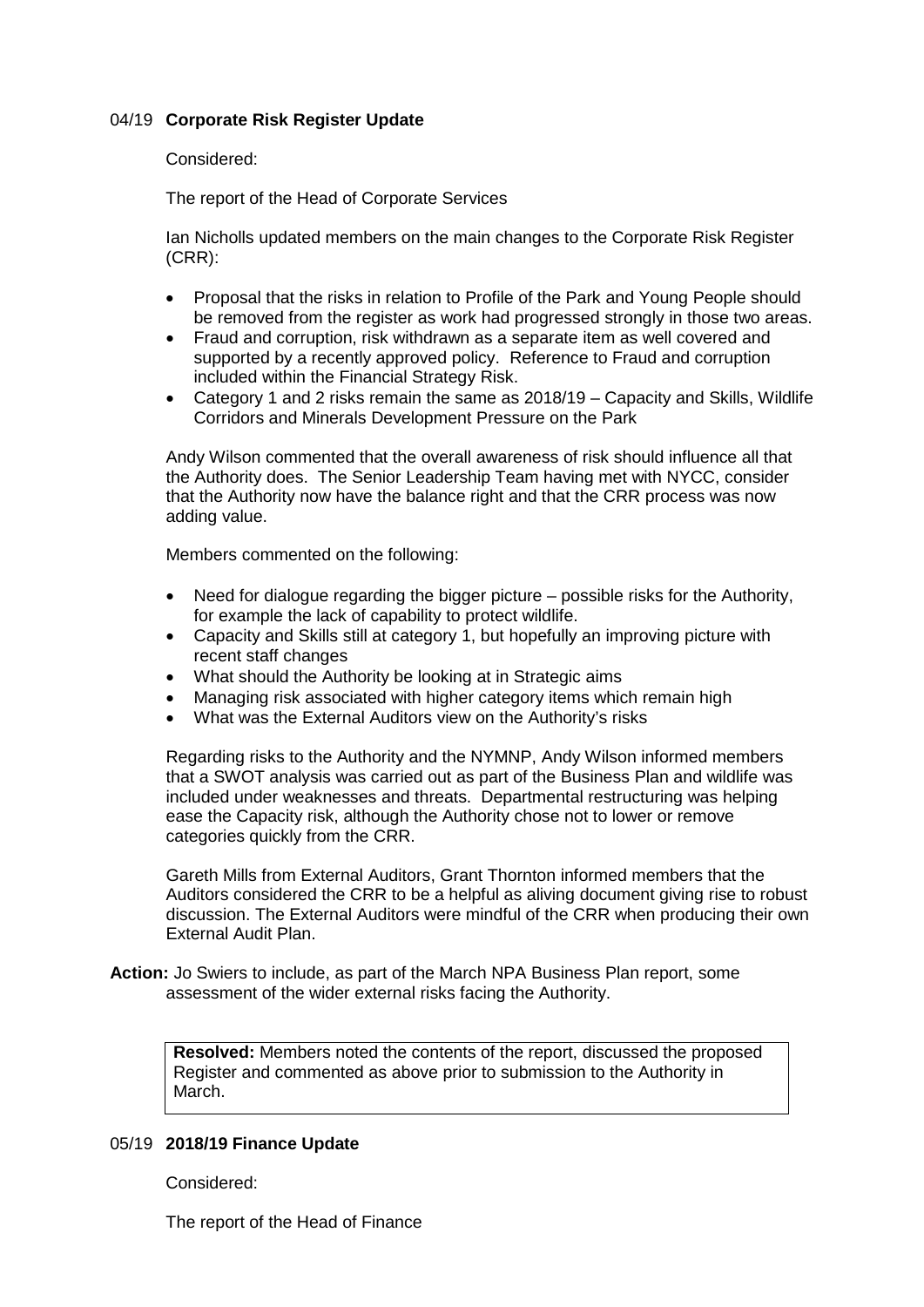Pete Williams updated members on the Quarter 3 figures, reporting that the forecast outturn figure had improved by £21K since Quarter 2.There were no material changes to the reserves, with the closing balance expected to be £1.849m by the end of the financial year.

Members commented on:

- Excellent performance by the Inspired by Gallery
- The new job vacancy for a Car Parking Manager. The post holder will carry out a review of current sites and look at options for generating more income, more cost effectively. Main focus will be to generate a new sustainable income stream.
- Income figures seemed to be fairly even good expenditure, better planned/managed

**Resolved:** Members noted the content of the report

# 06/19 **Budget Estimate 2019/20**

Considered:

The report of the Head of Finance

Before Pete Williams shared his presentation with members, Andy Wilson explained to members that monies for Stage 2 of the Ryevitalise project had been included in the budget estimate, due to the size of the project and the fact that stage 1 of the project had already been completed. The Authority may still not receive the Stage 2 funding, but the Authority felt it prudent to include in the Budget Estimate for now.

### **David Jeffels arrived at 10.40am**

Pete Williams informed members that the Authority was delivery a lot of activity from its core grant. Changes to the budget since December NPA included; Legal and Professional Fees, Fuel Costs and Website Development Project. Income for 20/21 will include an increase in car parking tariffs.

Members commented on:

- Concerns re: reduction in grants, including community grants. Community grant take up needs monitoring, if funding is used up early on in the application window, could additional funding be allocated?
- Concerns re: increase in car parking charges beyond current Business Plan for 4 years
- Pre-application planning charge increase,  $15\%$  (£10K) how increase broken down?

Andy Wilson informed members that there had been no increase in car parking fees for the last four years and that an increase would keep the Authority on a par with other National Parks.

**Resolved:** Members approved the proposals for the budget 2019/20 to take forward to Full Authority in March 2019. Members requested that their comments, in relation to Car Parking, Community Grants and Planning fee increases as indicated in the minutes be noted/actioned by Officers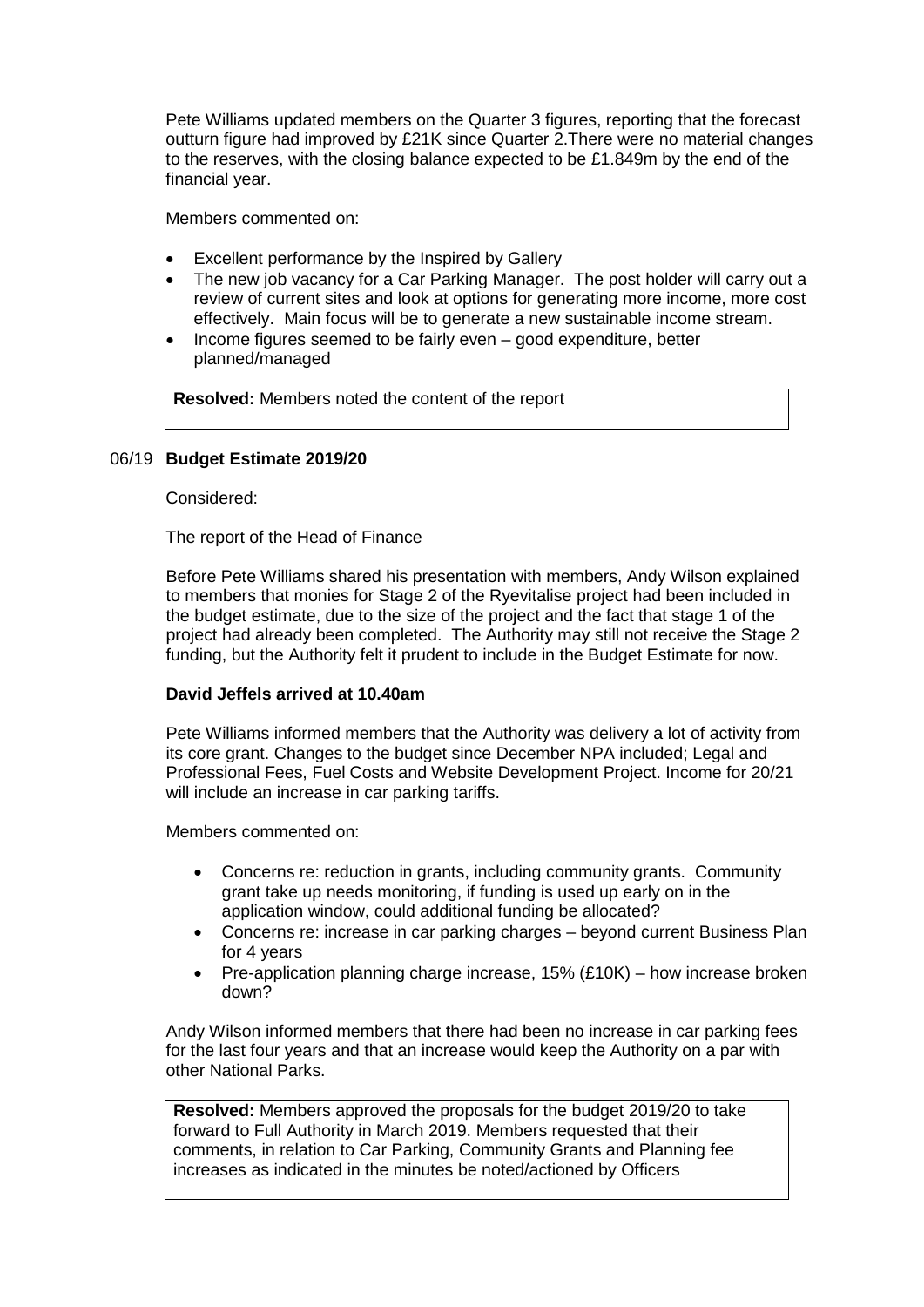# 07/19 **Treasury Management and Prudential Code**

Considered:

The report of the Chief Finance Officer

Pete Williams, Head of Finance gave members a summary of the report and informed them there were no major changes regarding investments.

**Resolved:** Members agreed to recommend to the Authority at its meeting on 19 March 2019:

- (i) approval of the Annual Treasury Management Strategy for 2019/20 as detailed in **Appendix B**, including the Prudential Indicators set out in Section 3, and the Minimum Revenue Provision policy set out in Section 9 of that Strategy;
- (ii) adoption of the Annual Investment Strategy agreed by the County Council for 2019/20;
- (iii) approval of the authorised borrowing limit of £427.9k for 2019/20, under section 3(i) of the Local Government Act 2003 as set out in **Appendix B**; confirmation of the delegation to the Chief Finance Officer, as agreed in previous years, for the following matters:-
- (a) any need to effect changes between the separate agreed limits for borrowing and other long term liabilities (such as finance leases) in accordance with option appraisal, value for money or other relevant factors. This applies to the Prudential Indicators in **Appendix B**;
- (b) decisions to borrow from the PWLB and money markets at the most advantageous rate, as set out in **Appendix B**.
- (v) approval of the Capital Strategy as set out in **Appendix C.**

# 08/19 **External Funding – Verbal Update**

Andy Wilson informed Members that the Authority's External Funding Officer Tom Stephenson would be re-joining the organisation at the end of February 2019.

He updated members on the following:

- Water Environment Grant still waiting
- Ryevitalise HLF site visit taking place on 5 February 2019
- Forge Valley issues over timing with contractors, NPA assisting
- Sutton Bank Due to be submitted within next 6-8 weeks
- HLF Education bid, looking for additional funds from other sources
- Coastal projects revisit as part of next Business Plan

Members commented on the following:

- HLF recently published a new strategy
- Members welcomed back Tom Stephenson
- The possibility that the Authority may be able to offer help to others in and around the NYMNP to obtain grants which then go on to benefit the NP community/area.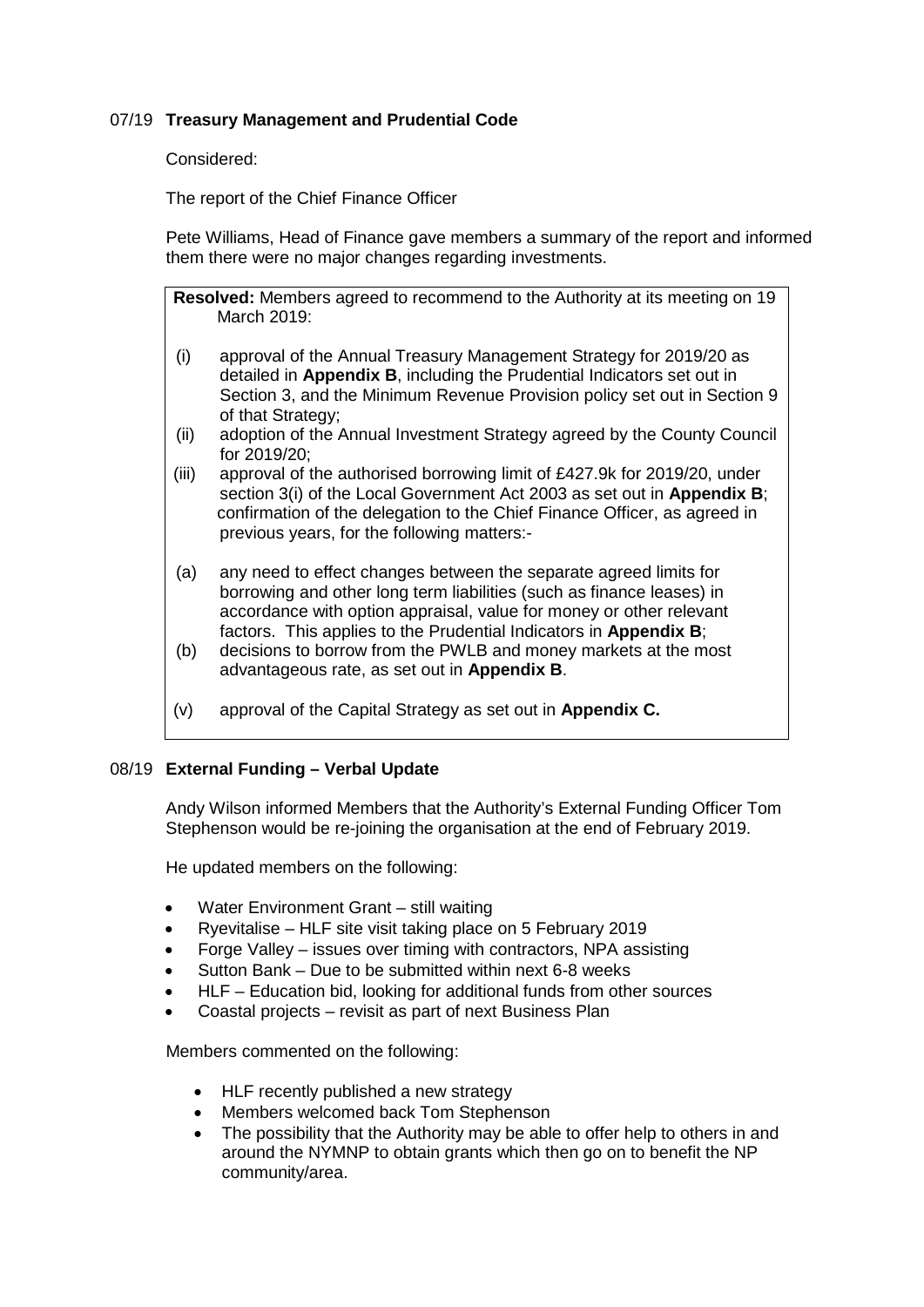### 09/19 **External Audit**

Considered:

The report of the External Auditor

Gareth Mills updated Members and also took the opportunity to remind them of the forthcoming Audit Event being held in Leeds on Tuesday 26 February, to which they were all invited.

Brief discussion took place on the following:

The External Audit Plan was developed in consultation with NYCC and Authority Officers, but was there also a need for FRASC Members to be involved in the process? Gareth Mills informed members that Grant Thornton's External Audit Plan was only shared with NYCC and relevant Authority Officers in relation to factual accuracy.

Valuation of Land and Buildings – was a key area of focus for the external auditors, due to the need for materially accurate valuation at each balance sheet date. There was a need to provide assurance of accurate valuations.

Members noted the report of the External Auditors.

# 10/19 **Benchmarking and Scoping Review of the Development Management**

Considered:

The report of the Director of Planning.

Chris France gave members a brief summary of the report.

Brief discussion followed around the two different reports, the POS Enterprises – Development Management Scoping Review and the Value Adding - Development Management Value for Money Review.

Members welcomed the review and the opportunity for better integration, more joined up thinking between the Planning Department and other departments across the Authority.

**Resolved:** Members noted the report, endorsed the changes which had been made to improve performance in value for money and agreed that the Senior Leadership Team should agree suitable targets for a) invalid application numbers and b) approvals within six weeks and agree the best use of the time saved from the reduction in committee frequency.

# 11/19 **Health and Safety**

Considered:

The report of the Head of Corporate Services

Ian Nicholls informed Members:

• that the Authority continued to work hard to encourage staff to report accidents and near misses.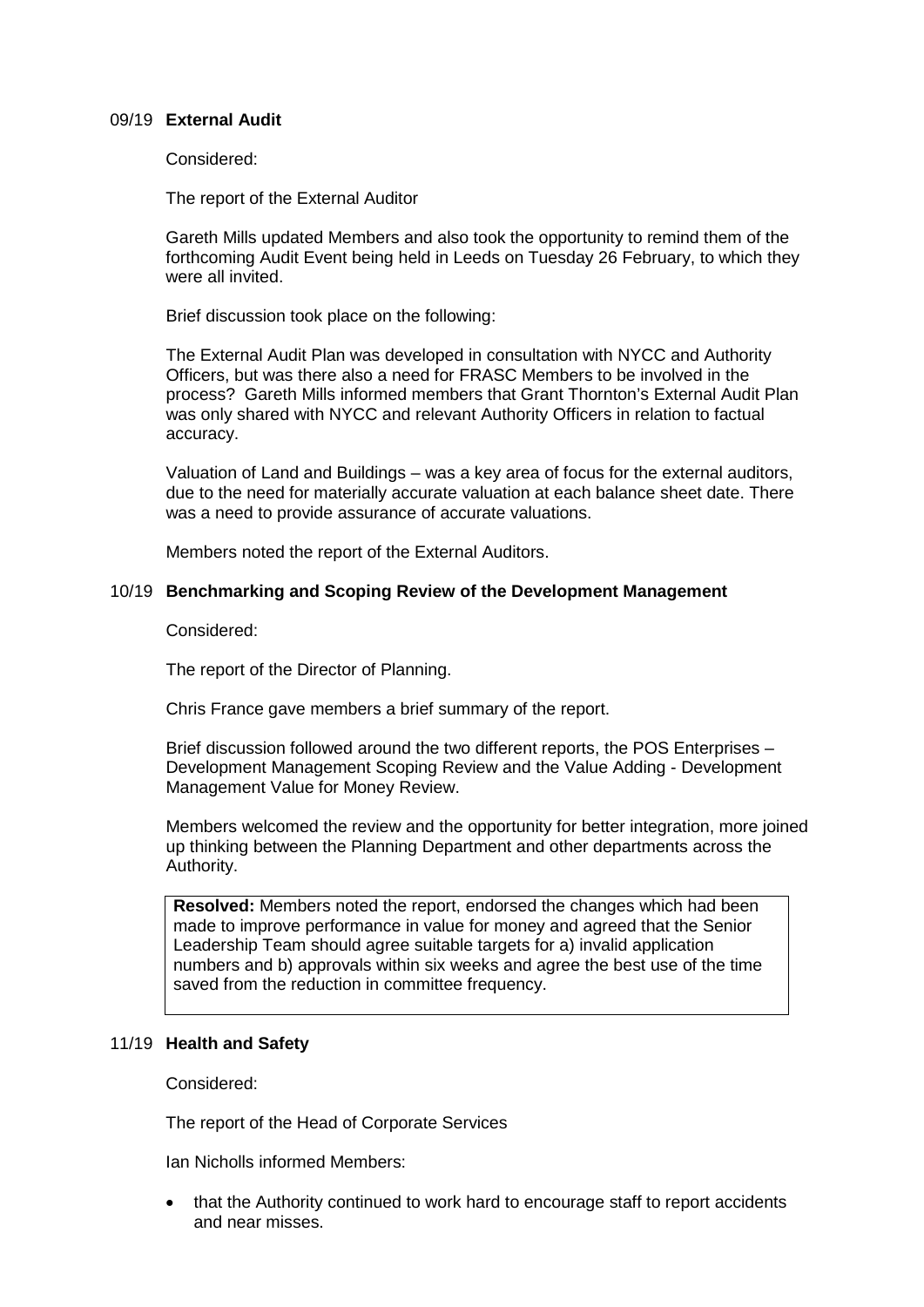- One of the NP's volunteers had agreed to sit on the Health and Safety Group
- Health and Safety refresher training for Members would be scheduled in for later in the year.
- about the care that needed to be exercised in taking photos during the course of their work as an NPA member

**Action:** On a request from members, a note to be prepared for inclusion in the next Members bulletin re: the taking of Photographs.

> **Resolved:** Members; made no further comments on the proposed Health and Safety action Plan for 2019/20; and noted the work undertaken since the last FRASC meeting.

…….................................................................................................................... (Chair)

28 May 2019